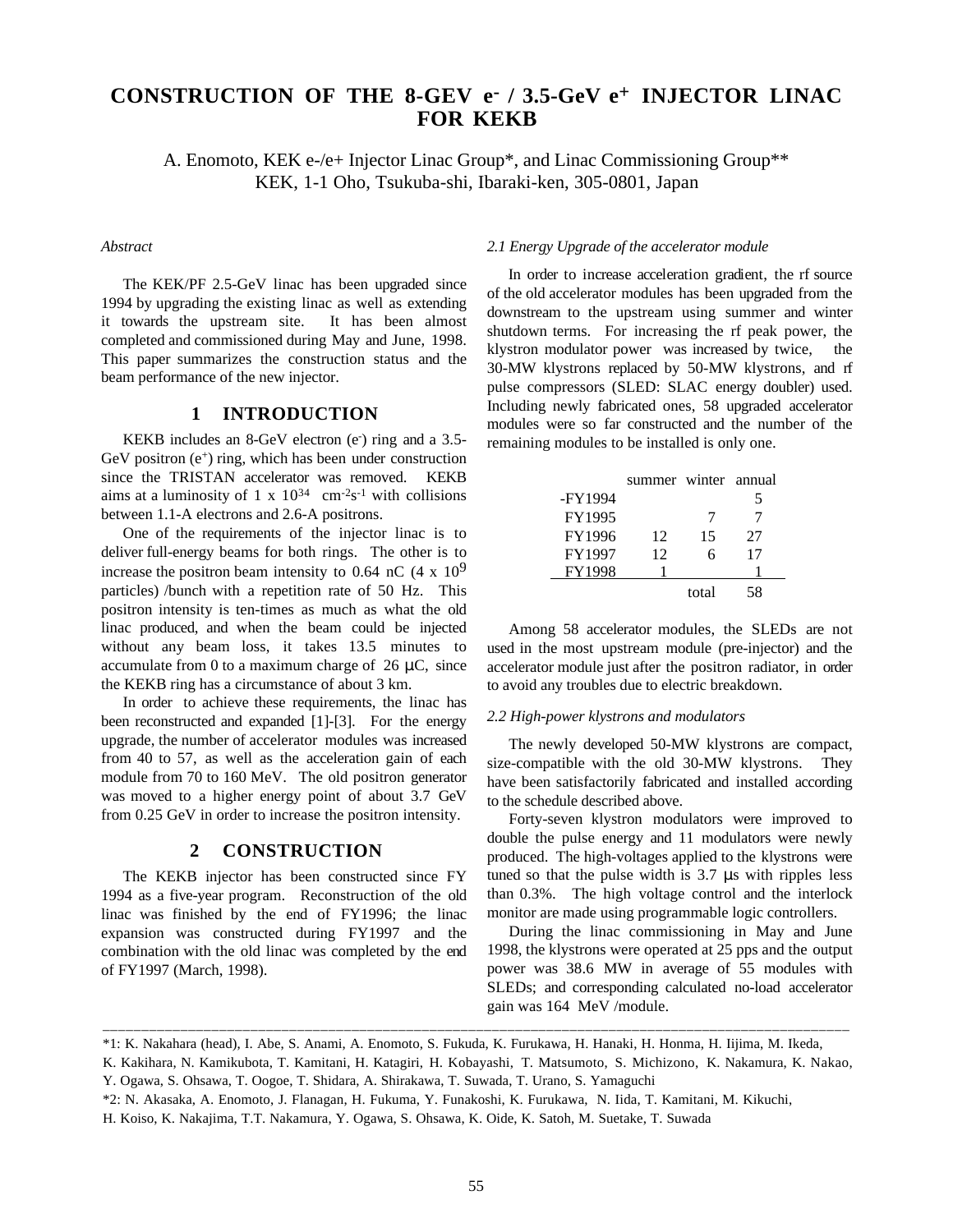All the accelerator modules had been conditioned up to about ten-percent higher peak power, and the trip rate was low during the beam commissioning, ex., 0.31 times/klystron.hour during June 7 to 13. Since the operation started, two klystrons has been replaced owing to trouble in the output window and the gun cathode, respectively; and 4 more klystrons are to be removed during this summer shutdown in order to tune the focusing field again.

## *2.2 Low-power rf systems*

The low-power rf systems have been extensively changed for the KEKB injector [4]. In order to synchronize the linac beam with the ring rf buckets within a requested precision of +-30 ps, the common factors between the linac and the ring rf frequencies were searched under the condition that the linac frequency was fixed and considering the ring rf bandwidth. The highest common factor was consequently chosen to be 10.38545 MHz, which is the  $275$  (11 x 5 x 5) -th subharmonic of the linac rf as well as the 49  $(7 \times 7)$  -th subharmonic of the ring rf (508.8872 MHz). This means the linac beam and the ring rf bucket are synchronized at 10.38545 MHz.

The subharmonic bunchers (SHBs), which produce single bunch beams from the gun beam pulses with a width of about 2ns, are to be operated at the fifth (571.2 MHz) and the 25-th subharmonic (114.24 MHz). For the former rf, a 10-kW solid-state amplifier was newly fabricated, however, for the latter, an old amplifier using vacuum tubes was still utilized with slight improvement.

The frequency of a master oscillator was chosen to be the fifth subharmonic (571.2 MHz). Using an optical fiber cable, the linac fundamental rf (2856 MHz) is transferred from a main-booster to sub-booster stations located at the upstream of every 8 accelerator modules.

For the SLED system, the sub-booster rf drive systems were improved so as to inverse phase at the latter part of the rf. The switching time is changeable. During the rf conditioning, it was set around 200 ns in order to avoid the rf breakdown.

Sub-booster klystrons were replaced by newly developed 60 kW klystrons in order to drive 8 klystrons instead of 4 klystrons in the old linac case. These klystrons are water-cooled. During the commissioning, the correlation between the rf phase shift and the coolingwater temperature was studied and measured 1 deg /0.1 deg.C. The temperature stability for the rf systems has been improved to be around 0.2 deg. by changing coolingtour fan switching to continuous control of a 2-way valve.

#### *2.3 SLEDs*

So far 55 SLEDs has been operated. These SLEDs are of two-hole coupling type and are modified in order to facilitate handling in the existing linac: the tuner with smooth adjustments with the necessary resolution (2 kHz in resonant frequency); the drive mechanism of the detuner needle using solenoid. The radiation from the SLEDs is sufficiently low and the shielding is not necessary, though there are several SLEDs with relatively higher radiation. The tuners and the detuners are also well working.

## *2.4 Accelerator sections*

About seventy 2-m sections, which are  $2\pi/3$ -mode traveling-wave structures, were fabricated using electroplating method. One of them was tested up to 36 MV/m (21 MV/m is operational), where any limitation was not found. By the linac commissioning, all of the new sections were conditioned without any problem up to more than the operational gradient.

An accelerator section used just after the positron radiator is one meter long; the input coupler has two symmetric coupling holes in order to reduce electric field around the coupler and the input waveguides. This section is operated in the solenoidal magnetic field of 0.5 T and fed by an rf of about 30 MW, 1 µs without a SLED, producing an acceleration gradient of 17 MV/m. Rf conditioning for the accelerator sections used in the magnetic field was carefully performed. Consequently the klystron trip due to electric breakdown was hardly experienced during the commissioning for the positron beam in June. This was a drastic change from the fourmeter sections which had been used in the old positron source.

## *2.5 Pre-injector*

The KEKB injector requires the pre-injector to produce single bunches with a bunch length of about 10 ps (FWHM) and a charge of more than 10 nC. The gun is able to emit pulsed beams with a pulse width of about 2 ns (FW) and a peak current of about 10 A. In order to compress the gun beam to the single bunch beam, a 114.24-MHz SHB and a 571.2-MHz SHB were installed before the 2856-MHz bunchers. The gun beam energy was increased up to 200 kV (100 kV in the old electron linac) for suppressing space charge effect on the basis of a computer simulation. The pre-injector showed a good beam performance in the commissioning.

# *2.6 Positron production*

The main improvement for the positron source was to replace 4-m accelerator section by shorter sections. In the KEKB injector, two 1-m sections and two 2-m sections were installed and rf pulses with shorter width are to be fed. This improvement was very effective for stable operation of the positron beam. The electron-to-positron conversion rate normalized by the incident electron energy was about 3.3%/GeV at the end of the linac.

# *2.7 Beam Instrumentation and control*

One of the great progress of the KEKB injector from the old injector is to have developed a beam instrumentation system based on beam position monitors (BPMs)